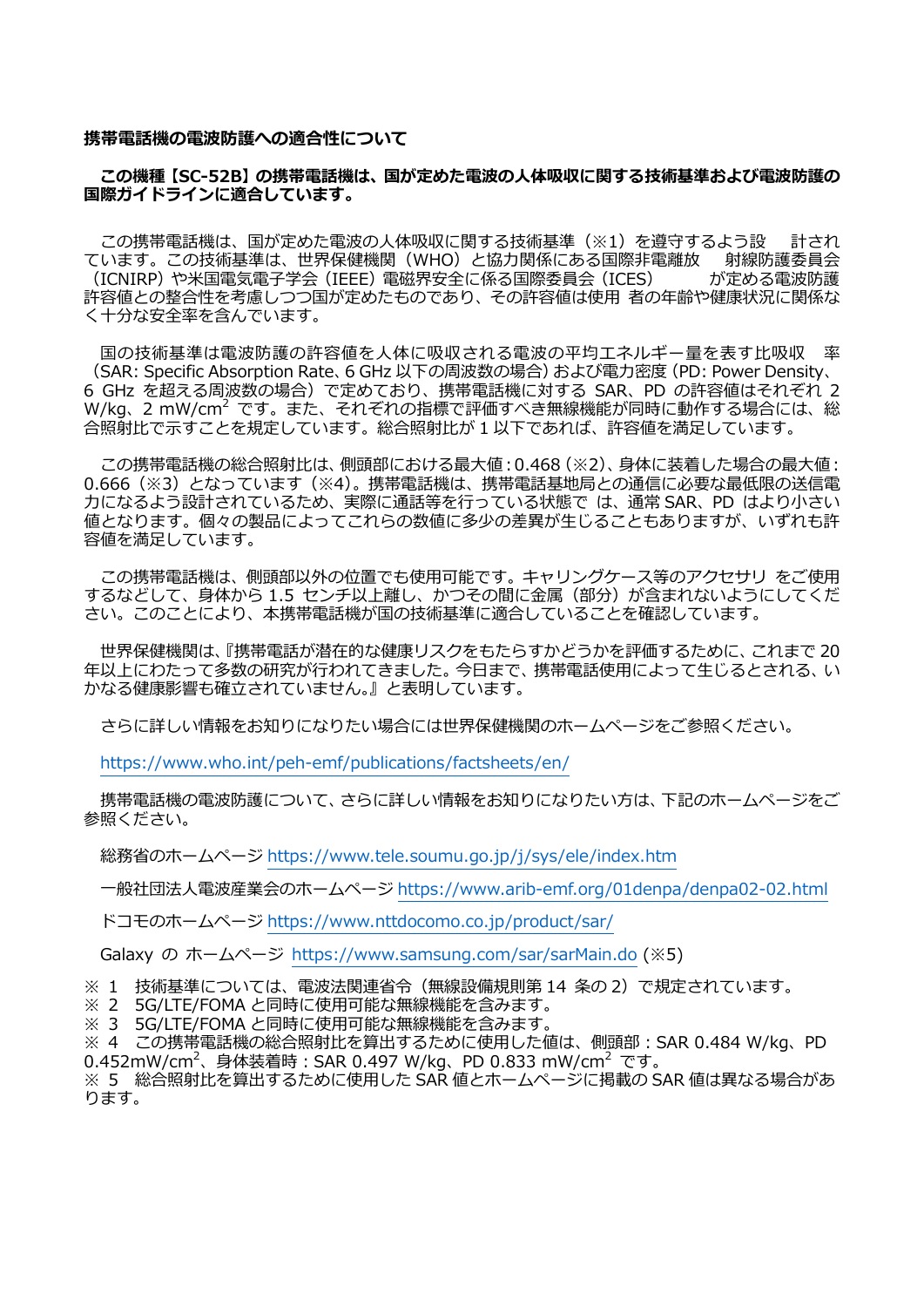# **Compliance Information on Human Exposure to Radio Waves of Mobile Phones**

**This model [SC-52B] mobile phone complies with the Japanese technical regulations and the international guidelines regarding human exposure to radio waves.**

This model [SC-52B] mobile phone complies with the Japanese technical regulations regarding human exposure to radio waves.

This mobile phone was designed in observance of the Japanese technical regulations regarding human exposure to radio waves (\*1). These technical regulations are consistent with the limits of human exposure to radio waves established by the International Commission on Non-Ionizing Radiation Protection (ICNIRP), which is in collaboration with the World Health Organization (WHO), and the International Committee on Electromagnetic Safety (ICES) in the IEEE. The permissible limits include substantial safety margins designed to assure the safety of all persons, regardless of age and health conditions.

The technical regulations set out the limits of exposure to radio waves as the SAR (Specific Absorption Rate, for up to 6 GHz) and the PD (Power Density, for above 6 GHz), and the limits for the SAR and the PD for mobile phones are 2 W/kg and 2 mW/cm<sup>2</sup>, respectively. If mobile phone supports simultaneous transmission of the frequency bands which should be evaluated in the SAR and PD, the technical regulations require that the Total Exposure Ratio (TER) should be used to indicate its compliance. The TER of less than or equal to 1 indicates the mobile phone satisfies the limits.

The TER for this mobile phone when tested for use near the head is **0.468** (\*2), and that when worn on the body is **0.666** (\*3) (\*4). There may be slight differences of the SAR and PD values in individual product, but they all satisfy the limits. The actual values of SAR and PD of this mobile phone while operating can be well below the indicated above. This is due to automatic changes in the power level of the device to ensure it only uses the minimum power required to access the network.

This mobile phone can be used in positions other than against your head. By using accessories such as a belt clip holster that maintains a 1.5 cm separation with no metal (parts) between it and the body, this mobile phone is certified the compliance with the Japanese technical regulations.

The World Health Organization has stated that "a large number of studies have been performed over the last two decades to assess whether mobile phones pose a potential health risk. To date, no adverse health effects have been established as being caused by mobile phone use."

Please refer to the WHO website if you would like more detailed information.

https://www.who.int/peh-emf/publications/factsheets/en/

Please refer to the websites listed below if you would like more detailed information regarding protection against human exposure to radio waves.

Ministry of Internal Affairs and Communications Website:<https://www.tele.soumu.go.jp/e/sys/ele/index.htm>

Association of Radio Industries and Businesses Website: <https://www.arib-emf.org/01denpa/denpa02-02.html> (in Japanese only)

NTT DOCOMO, INC. Website: <https://www.nttdocomo.co.jp/english/product/sar/>

Galaxy Website (\*5) :<https://www.samsung.com/sar/sarMain.do>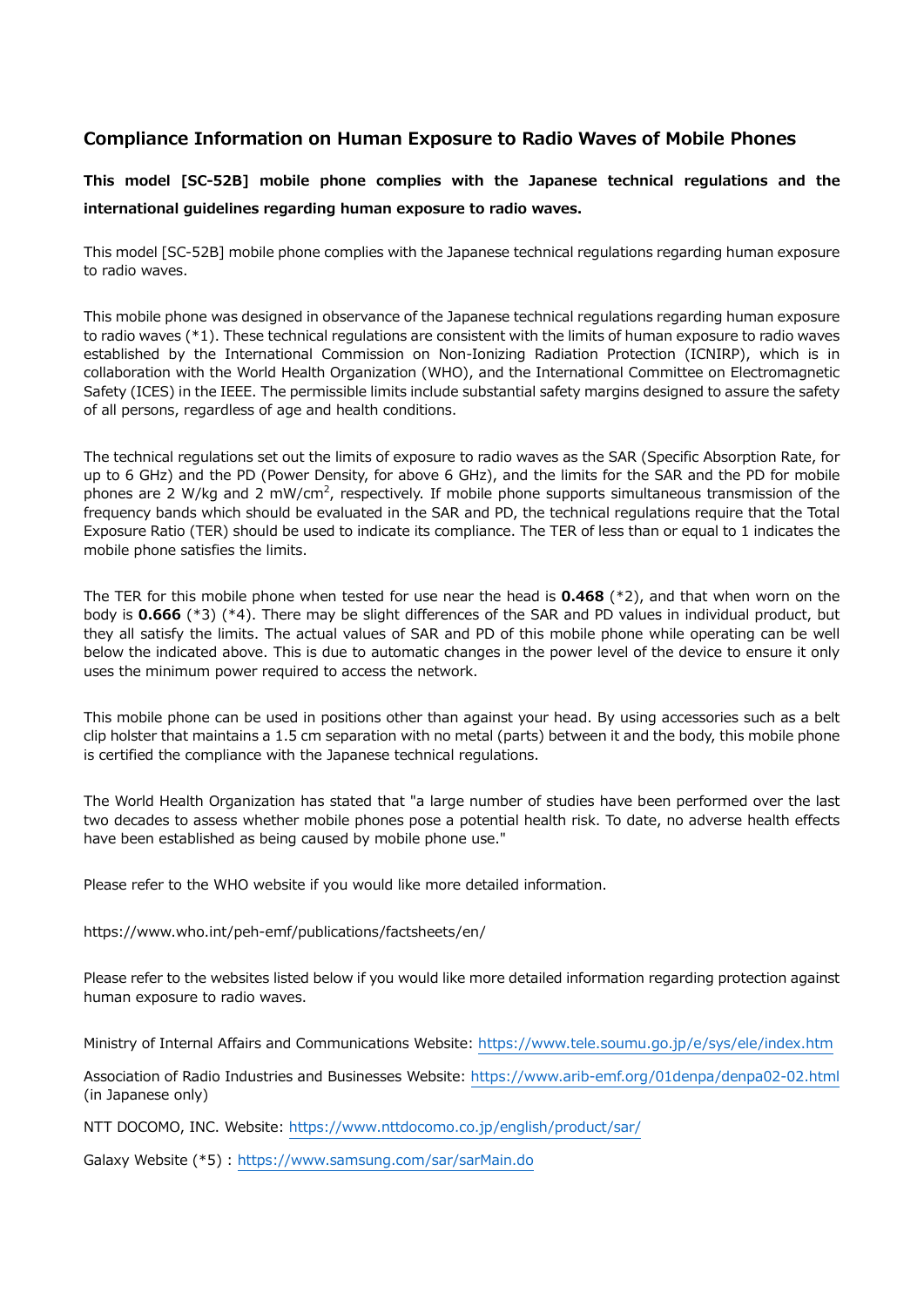\*1 The technical regulations are provided in Article 14-2 of Radio Equipment Regulations, a Ministerial Ordinance of the Radio Act.

\*2 Including other radio systems that can be simultaneously used 5G/LTE/FOMA.

\*3 Including other radio systems that can be simultaneously used 5G/LTE/FOMA.

\*4 The SAR and PD values used for obtaining TER for this mobile phone are: SAR of 0.484 W/kg and PD of 0.452 mW/cm2 for use near the head, and SAR of 0.497 W/kg and PD of 0.833 mW/cm<sup>2</sup> when worn on the body.

\*5 The SAR values used for obtaining TER for this mobile phone and the SAR values posted on Website may be different.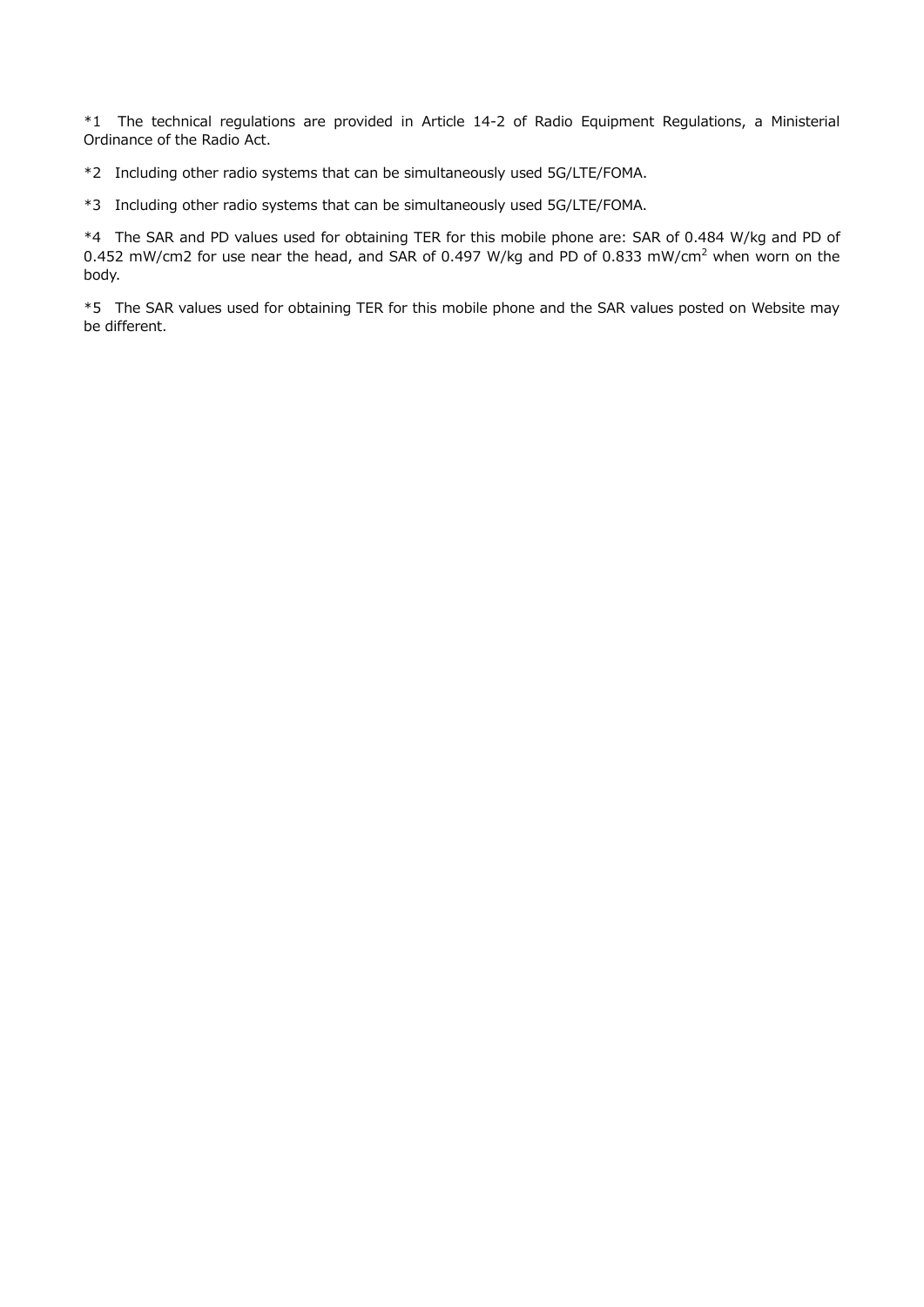## **FCC RF Exposure Information**

Your mobile device is a radio transmitter and receiver. It is designed not to exceed the limits for exposure to radio waves (radio frequency electromagnetic fields) adopted by the Federal Communications Commission (FCC).

These limits include a substantial safety margin designed to assure the safety of all persons, regardless of age and health.

The radio wave exposure guidelines use a unit of measurement known as the Specific Absorption Rate, or SAR. The SAR limit for mobile devices is 1.6 W/kg.

Tests for SAR are conducted using standard operating positions with the device transmitting at its highest certified power level in all tested frequency bands. The highest SAR values under the FCC guidelines for this device model are:

#### Head:**0.27 W/kg**

Body-worn accessory : **0.70 W/Kg**

During use, the actual SAR values for this device are usually well below the values stated above.

This is because, for purposes of system efficiency and to minimize interference on the network, the operating power of your mobile device is automatically decreased when full power is not needed for the call.

The lower the power output of the device, the lower its SAR value.

Body-worn SAR testing has been carried out at a separation distance of 1.5 cm. To meet RF exposure guidelines during body-worn Organizations such as the World Health Organization and the US Food and Drug Administration have suggested that if people are concerned and want to reduce their exposure, they could use a hands-free accessory to keep the wireless device away from the head and body during use, or reduce the amount of time spent using the device.

Note:

The maximum SAR value listed above is the value recorded for the latest version of this handset.

Earlier versions may have different measured SAR values, which are detailed in the User Manuals that accompany those handsets.

### **Body-worn operation**

For body worn operation, this phone has been tested and meets the FCC RF exposure guidelines. Please use an accessory designated for this product or an accessory which contains no metal and which positions the handset a minimum of 1.5 cm from the body.

The use of accessories that do not satisfy these requirements may not comply with FCC RF exposure requirements, and should be avoided.

The FCC has granted an Equipment Authorization for this model handset with all reported SAR levels evaluated as in compliance with the FCC RF emission guidelines. SAR information on this model handset is on file with the FCC and can be found under the Display Grant section of<https://www.fcc.gov/oet/ea/fccid> after searching on FCC ID **A3LSMG998JPN**. Additional information on Specific Absorption Rates (SAR) can be found on the Cellular Telecommunications & Internet Association (CTIA) Website at [https://www.ctia.org/.](https://www.ctia.org/)